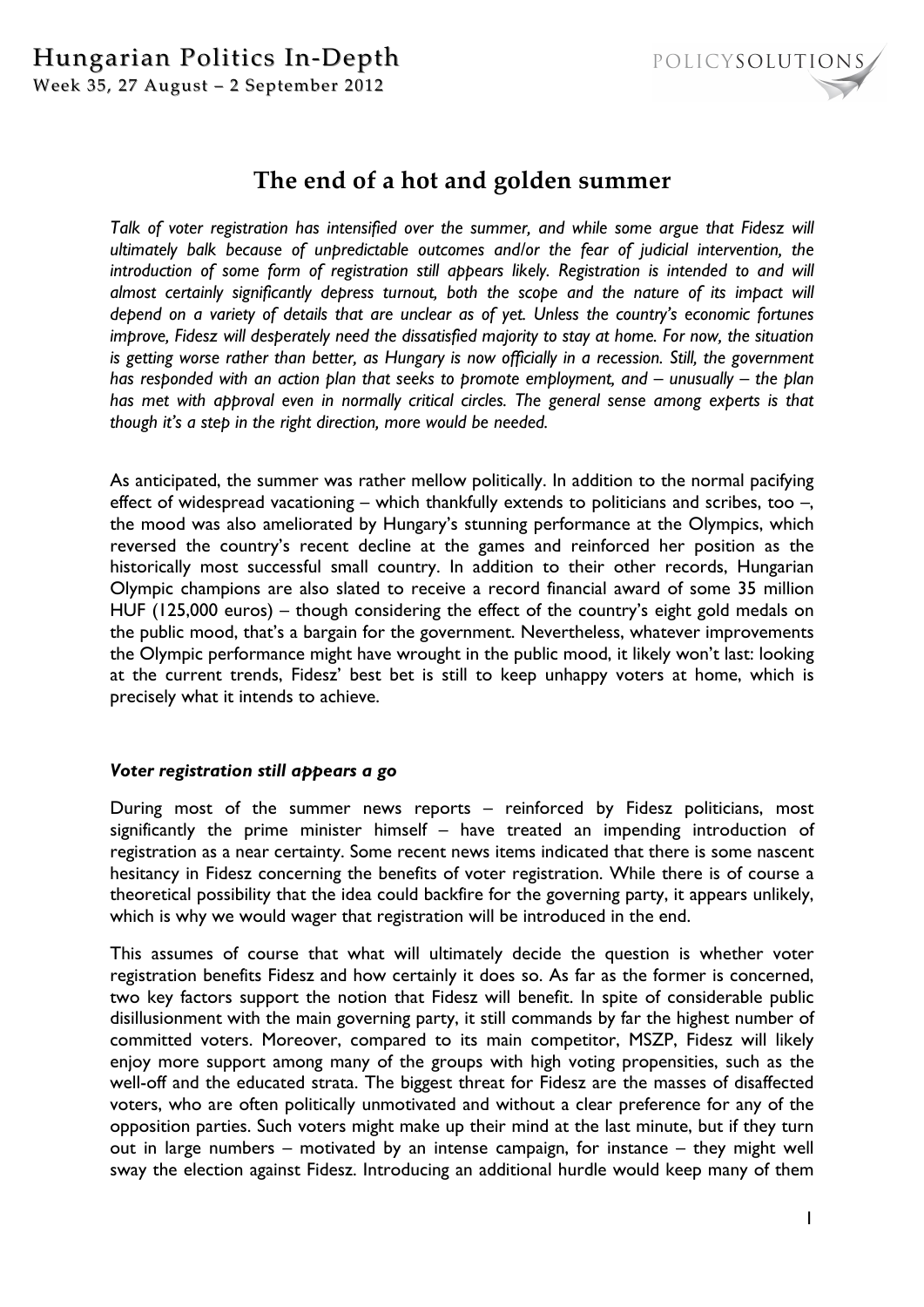

from the ballot in any case; forcing them to register very early would make this instrument more effective still.

#### *Open questions*

There are of course still some unresolved issues that will have a decisive impact on the actual effects of this instrument. The most important details are how registration will work – that is how cumbersome it will be  $-$ , what the deadline will be, and whether those who registered will be compelled to vote. Especially with regard to access to registration Fidesz faces a dilemma: unless registration points are offered in even the smallest municipalities, left-leaning urban voters will have easier access than the residents of Fidesz' main bastions, the municipalities with under 10,000 residents. So in some sense the best method for Fidesz may be to ensure widely distributed geographic access without fully taking into account population density.

Compelling registered voters to actually turn out is another thorny question. Clearly, if Fidesz operates under the assumption that those who register will – as compared to the overall population – be more likely to support the governing party, then it would be beneficial to ensure that they vote. Still, the measure would almost certainly be unpopular and may cause backlash among undecideds and those more loosely aligned with the ruling party. Voter registration is therefore potentially a double-edged sword for a variety of reasons.

# *Praying for good news ahead*

Economic policy remains the focal point both for the government and the public evaluation of Fidesz. And in this key area, the summer offered mixed results. On the one hand, Hungary is now officially in a recession. Considering that as late as spring last year György Matolcsy's optimistic plans had projected robust growth for 2012, and even the pessimistic subsequent projections were brighter than the current reality, this is devastating news indeed. Nevertheless, it appears that both experts and the public had already priced in the negative growth figures. The reaction to the quarterly growth figures was namely relatively laid back, probably also on account of the summer atmosphere.

At the same time, the forint has shown marked improvement in the last couple of weeks, which was fortuitous timing indeed. Though many citizens skipped their foreign vacations on account of financial troubles, those who chose the traditional month of August to travel in Europe got lucky, as the Hungarian currency was at an all-year high during these weeks, making foreign trips slightly but palpably less expensive for those who exchanged late.

# *Creating jobs*

A more important piece of good news is that Fidesz finally adopted an employment stimulus package that most experts agree has many of the components the dried up labour market needs. The government is also putting up some 300 billion forints (1,07 billion euros) – in